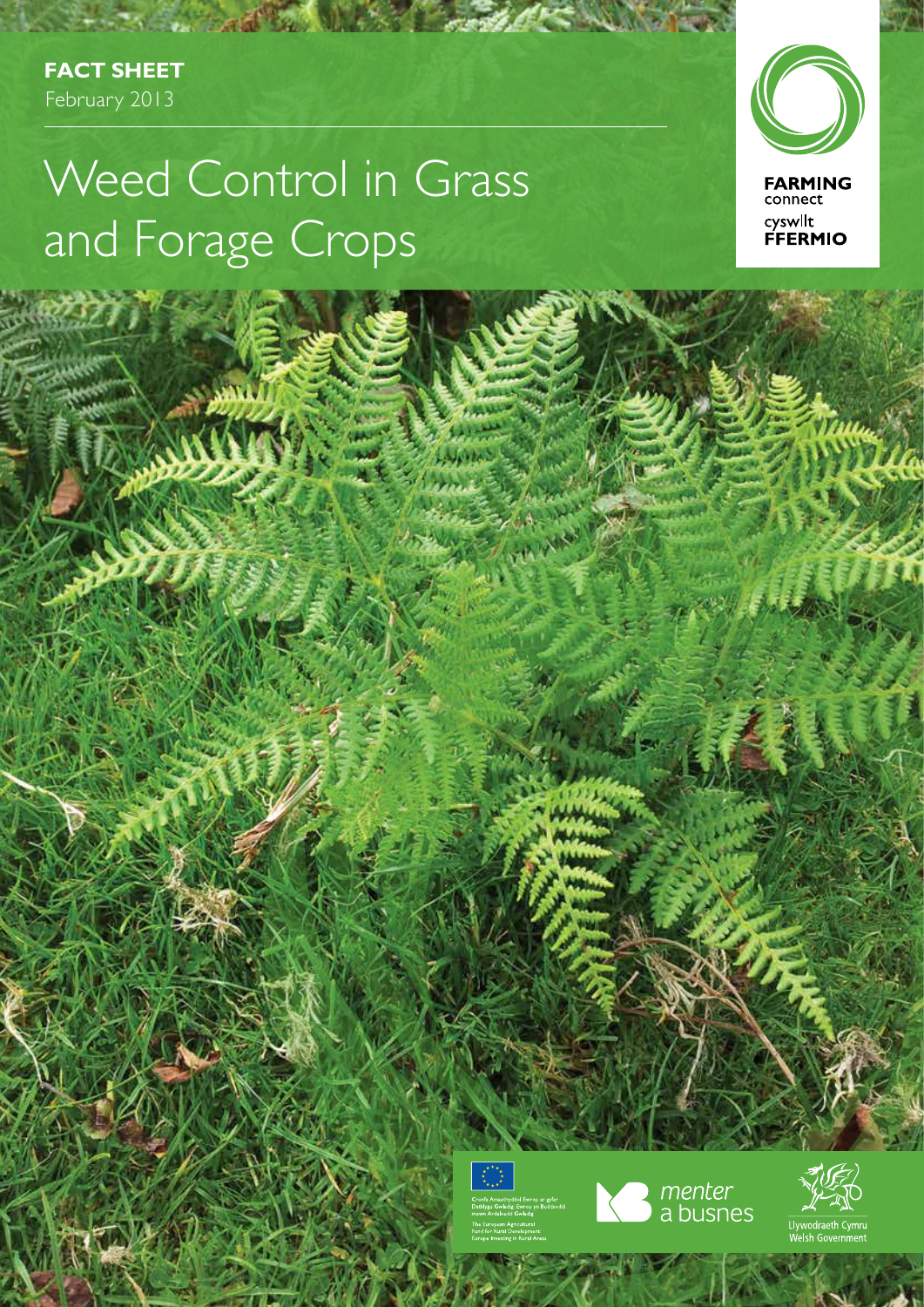Weeds are expensive to grow! In improved grassland they reduce yield and palatability, grazing area, forage quality and sward life and also affect animal performance. Some such as ragwort are poisonous to livestock and people.

There are many ways to minimise weed problems starting with good husbandry e.g. correct soil pH and nutrient levels combined with cultural control including good grazing management, sound crop rotation, topping and alternating silage and grazing. Herbicides can also help and will give satisfactory control in the short term, however, weeds will reappear if not integrated with good husbandry and cultural control.

## **1. Chemicals**

There is increasing concern about the use of herbicides in agriculture from milk and meat buyers and consumers as well as landowners, farmers, government and other bodies working to meet the England and Wales Water Frame Work Directive. The contamination of water is a key issue and unless herbicides are used responsibly their use will be restricted or withdrawn. At the moment the use of twenty six grasses and forage products are under review.

A number of weeds have also developed resistance to some of the chemicals used and there is very little research into products to replace them.

Restricted use or loss of herbicides will lead to increases in the cost of growing grass and clover.

#### **2. Changing weather patterns**

The erratic weather is having an effect on the management and growth of weeds; more frequent heavy rainfall events often result in ground being poached enabling weeds to invade and establish.

The higher temperatures and longer growing season experienced in some years also give better conditions for weed establishment and seed set and allow plants to store more energy for quick re-growth the following year.

In addition, wet summers like that of 2012 provide fewer opportunities for farmers to manage weeds by topping or spraying, giving the weeds further chance to spread and/or increase in vigour.

### **Weed Control in Grass and Forage Crops**

## Weeds: Why worry?

## **Prevention is better than cure**

Once weeds are established control becomes more difficult as they often spread and create more of a problem, which takes time, effort and money to resolve.

## **Weeds and the Law**

Docks, creeping and spear thistle, and common ragwort are injurious weeds and are listed in the Weeds Act 1959 (UK) and the Ragwort Control Act England and Wales 2003. Ministers have the power to serve clearance notices but will only do so if agricultural production is directly affected. Where these weeds are found on verges and waste land, local authorities should be contacted.

In this fact sheet, ways to tackle some of the significant weeds in improved grassland and forage crops are outlined.

For land in agri-environment schemes or protected by Environmental Impact Legislation, contact your local Welsh Government Office for advice.

## New concerns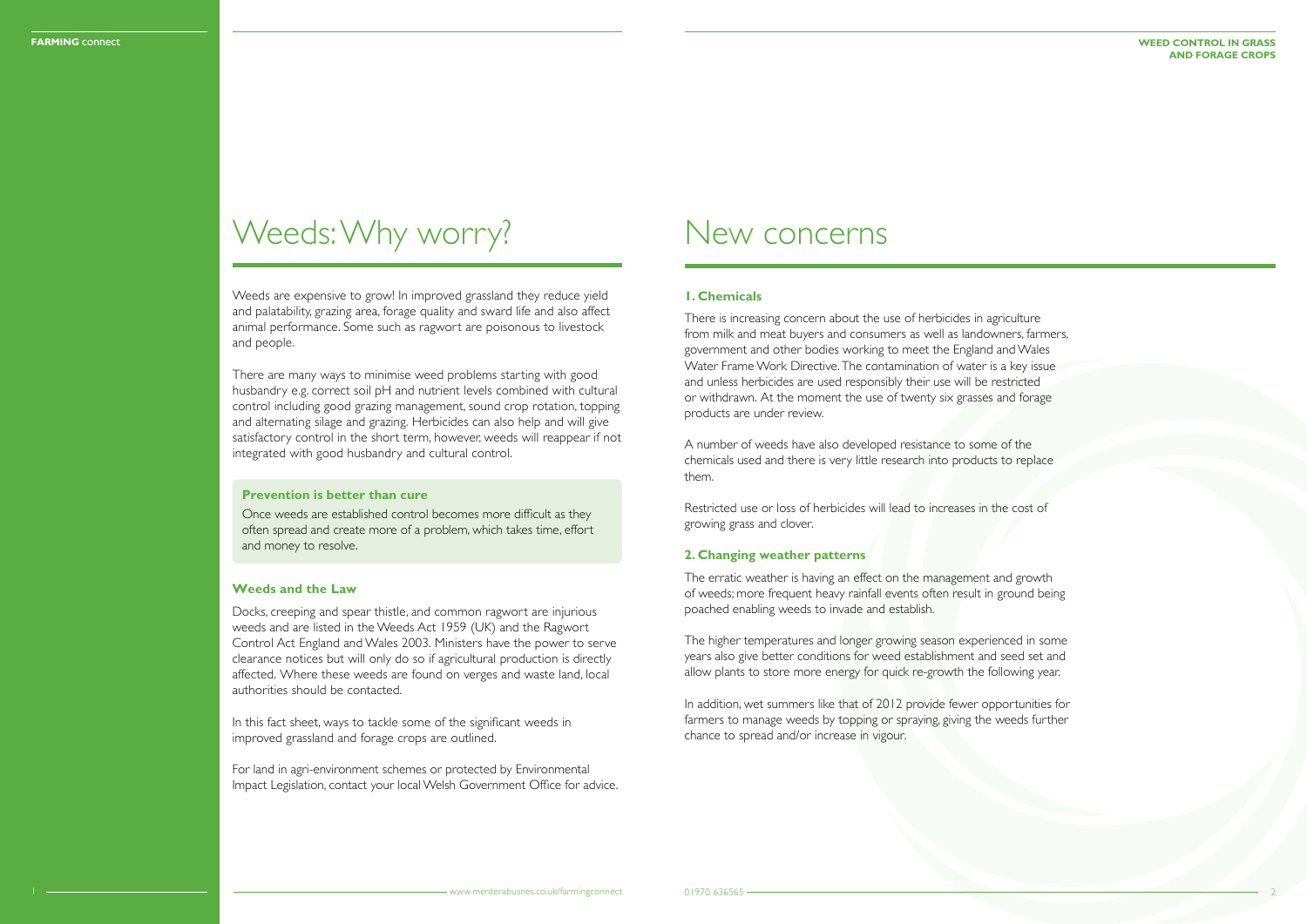Table 1 showing the cost of replacing lost grass production on Iha with high energy concentrates  $(£270/tonne)$  as a result of weed infestation.

- Competition reduces yield: 5% infestation: 0.5t/ha DM loss (Dow AgroSciences).
- Less grazing area with the 'no graze' zone up to 30cm in diameter.
- Increased forage rejection.
- Poor livestock health, for example, Orf infection and spread.
- Lower livestock enterprise profit and viability: roots of one plant can cover up to  $5m^2$  in 1 year and up to  $80m^2$  in 2 years.

Table 2 showing lost sales £/ha (2012 prices) from 10% weed infestation due to reduction in stock carrying capacity.

## Cost of weed infestations

### Spread by

• Underground roots: Plants can also germinate from 2.5cm root section if cut or damaged.

## Preventing establishment and spread

- 2 way weed wipe - 67% reduction
- I way weed wipe – 60% reduction
- Spot spraying 23% reduction
- No treatment 24% increase

- Avoid heavy spring and autumn grazing with sheep.
- Improve soil fertility and drainage.
- Increase density of sward;
- graze May to July: Cattle; continuously at a sward height 7cm *Or*
- cut silage crops when thistle at early growth stage
- Top grazed swards twice a year when thistle is in flower with cutters set low to remove all shoots and leaves.
- Cultivate deeply and repeatedly to destroy roots; a single cultivation may increase number and vigour of shoots.
- Herbicides: suitable chemicals in established grassland include MCPA, 2, 4D, chlopyralid, fluroypyr and triclopyr.

| Weed % | Grass yield tonnes DM/ha |                 |    |
|--------|--------------------------|-----------------|----|
|        | 7.5                      | $\overline{10}$ | 14 |
|        | Concentrate cost $(E)$   |                 |    |
| 5      | 104                      | 138             | 43 |
|        |                          |                 |    |

|                | Grass yield tonnes DM/ha |             |     |  |
|----------------|--------------------------|-------------|-----|--|
|                | 7.5                      | $ 0\rangle$ | 4   |  |
|                | Lost sales $E/ha$        |             |     |  |
| Milk           | 188                      | 249         | 351 |  |
| Suckled calves | 59                       | 78          | 110 |  |
| Lambs          | 75                       | 99          | 140 |  |

# Broadleaved weed control in grassland

Weeds often establish due to poor soil and sward management. When weeds are a problem always begin by checking and correcting soil structure, acidity and nutrient status and follow up with improved grazing and cutting management.

> Farming Connect Demonstration Farm Project Creeping Thistle Control

Source: IBERS GDC



# Creeping thistle

## **Effects**

*Images courtesy of HGCA/BASF Encyclopaedia of arable weeds*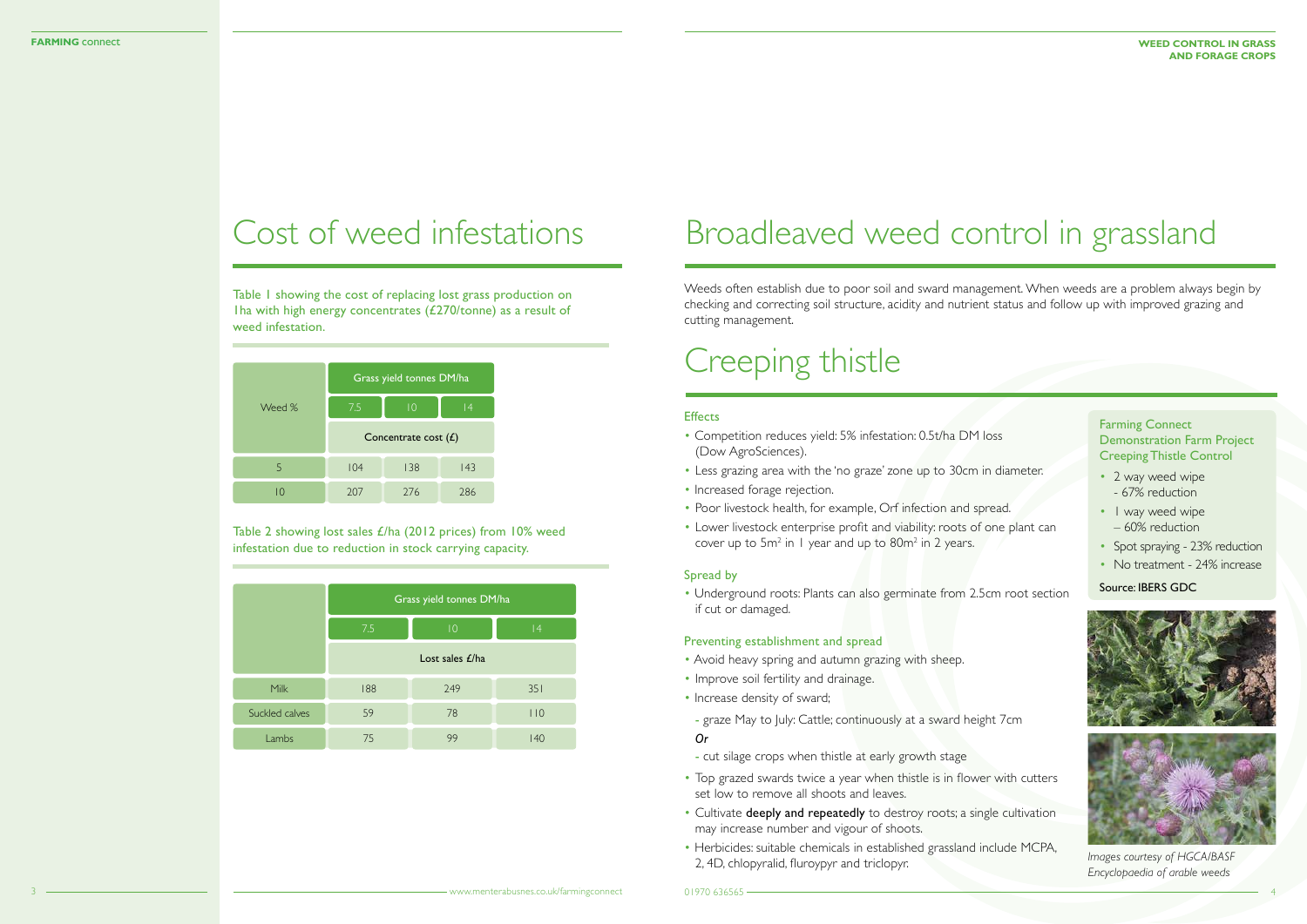### **FARMING** connect **WEED CONTROL IN GRAS and Forage Crops**





• 1% ground cover results in 1% reduction in grass dry matter (Kingshay 2011).

## Spread by

• Wind-blown seed; first year plant is a small rosette, in the second year the plant flowers and sets seed.

## Preventing establishment and spread

- 10% ground cover results in 10% reduction in grass DM.
- Yield losses greater in silage than grazing leys as livestock will eat young docks.

- Dig out first year rosette.
- Top grazed swards twice a year with cutters set low when in flower.
- Herbicide: established grassland at rosette stage 4-10 leaves and 20cm wide/high. Suitable chemicals include MCPA, 2,4D chlopyralid, fluroypyr and triclopyr.





## **Docks**

# Spear thistle

## **Effects**

2 types: Broad leaved and curled

## **Effects**

## Spread by

• Seeds and cut root sections.

## Preventing establishment and spread

- Avoid
- allowing plant to flower and seed
- bare soils and open swards
- shallow cultivations; a section of dock root can produce more buds and roots
- poaching/wheel damage
- Intensive grazing/frequent cutting will reduce vigour.
- Hand weed/top before seeds are at milky stage.
- Improve sward density; graze following sward height guidelines.
- Establish new leys using a cover crop and prioritise management for the grass.
- Apply slurry evenly to dry soils to avoid sward damage.
- Compost manures to kill dock seeds.
- Cultivate deeply and repeatedly and drag roots to surface, then collect for disposal – don't break up roots and make problem worse.
- Herbicide: in established grassland when actively growing at rosette stage 15 -20cm diameter. Suitable chemicals include MCPA, 2,4D chlopyralid, fluroypyr and triclopyr.

*Images courtesy of HGCA/BASF Encyclopaedia of arable weeds Images courtesy of HGCA/BASF Encyclopaedia of arable weeds*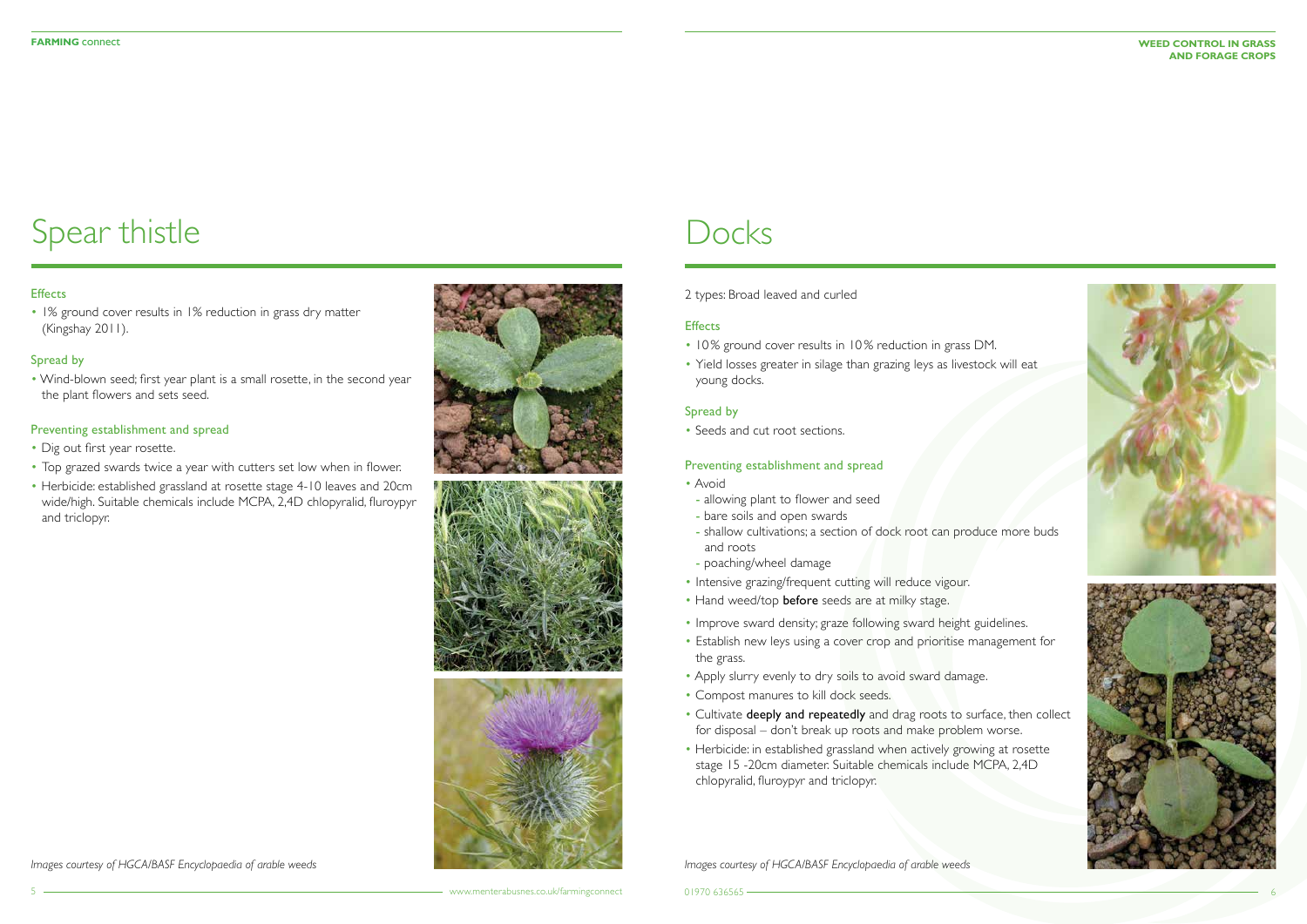### **FARMING** connect **WEED CONTROL IN GRAS and Forage Crops**

- Reduced grass yield 10 plants/m<sup>2</sup> reduce ryegrass content by 50%.
- Reduced grass area: can smother grass completely.
- Risk of livestock poisoning: high nitrogen content.
- Affects silage making: high moisture content, difficult to wilt and poorer fermentation.
- 66% of new leys are seriously affected (Dow AgroSciences).

## Spread by

• Seed; annual weed can complete 6 life cycles/year and produce around 2,500 seeds/plant.

### Preventing establishment and spread

- Potentially deadly to all stock; plants poisonous when fresh, dying, dried in hay and ensiled.
- Reduces grazing area and grass yield.
- Can poison people.

- Aim to establish dense, leafy swards;
- graze new leys with sheep to encourage grass to tiller and prevent chickweed establishing
- use field as part of grazing rotation rather than silage to improve sward density
- once sward density is improved, alternate cutting and grazing
- Check acidity and nutrient levels in soil; likes high potash levels and may indicate high nitrogen and low phosphate and lime levels.
- Harrow out in the autumn and sow grass/clover seed to fill gaps, topping is not effective; chickweed spreads below cutting height.
- Mob stock 30-50 ewes/ha (15-20 ewes/acre) for 10 days when ground is dry where chickweed is less than 5% ground cover.
- Use appropriate herbicide when actively growing; in established leys mecoprop p/dicamba can be used.
- Remove ragwort from new leys by harrowing lightly in early spring; young ragwort does not tolerate disturbance.
- Create dense vigorous sward; lots of tillers.
- Graze new leys with sheep without poaching.
- Check and correct soil acidity, phosphate and potash levels.
- Graze rather than cut for silage.
- Do not top: topping stimulates "perenniality" allowing it to set seed for an extra year and encourages vigorous re-growth.
- Pull light infestations before cutting for hay or silage and be aware it can regenerate from root fragments.
- Herbicide control is an option but it is not always successful and "half dead" plants are more attractive to stock and must not be incorporated into hay or

silage. Remove stock for at least 1 month when using any chemical treatment;

# Chickweed

## **Effects**

## Spread by

• Windborne seed. The plant is biennial forming a rosette of leaves year 1 and flowering in year 2.

## Preventing establishment and spread

## Ragwort

## **Effects**

## When pulling ragwort wear gloves at all times; the poisonous alkaloids enter the bloodstream via the skin.

(Dr D Knottenbelt, Liverpool Veterinary Research)

- weed wipe at stem extension (slow acting)
- overall spray rosette stage late April–early May or autumn if crops to be taken for silage with autumn follow up the next year
- Suitable herbicides for established grassland include 2,4D/MCPA mixes.
- Barrier H citronella is a "natural" chemical treatment; spot treat any time of year - environmentally friendly, quick acting.





*Image courtesy of HGCA/BASF Encyclopaedia of arable weeds*



*Image: © IBERS Images: © IBERS*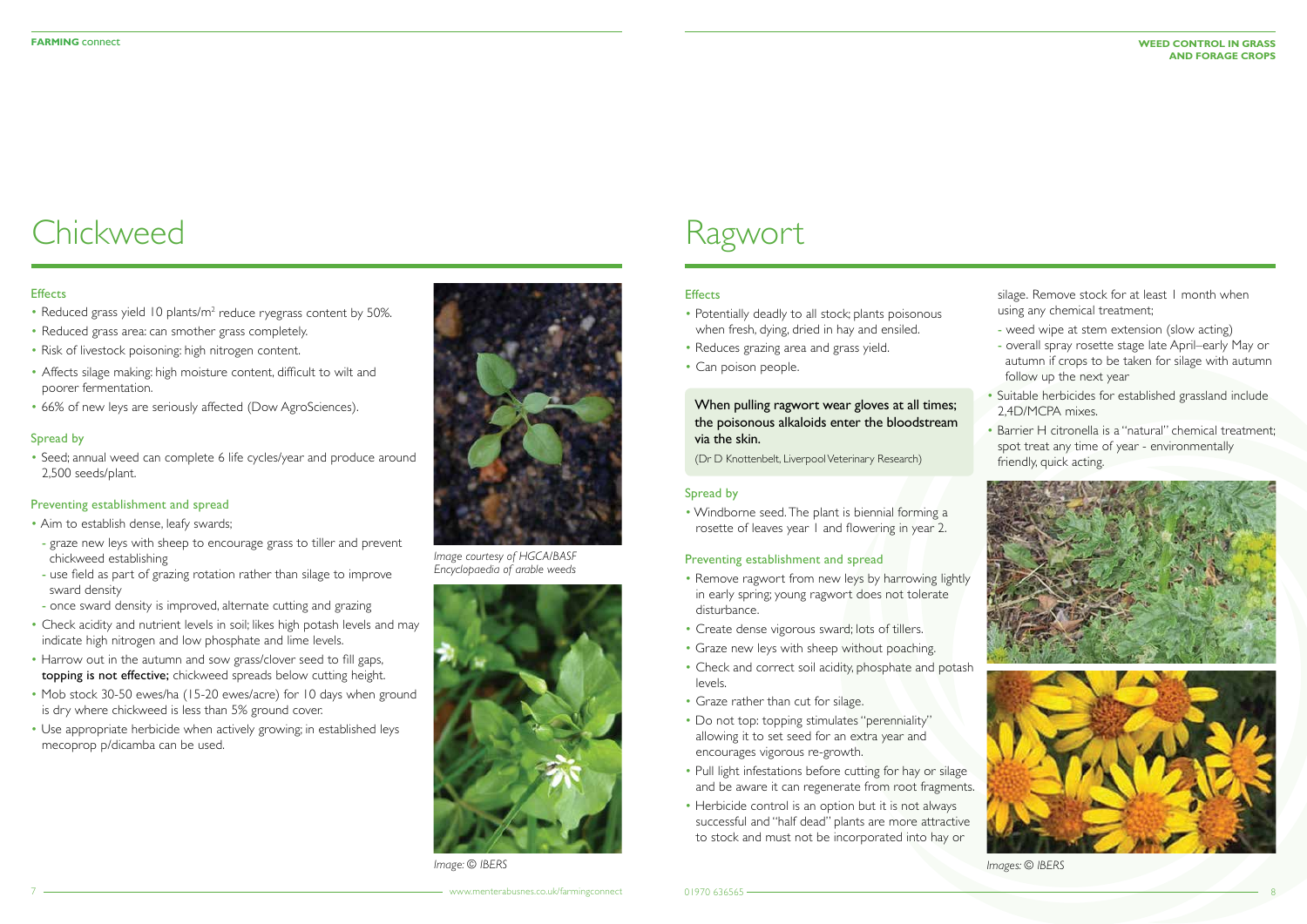# **Buttercup**

## **Effects**

### **FARMING** connect **WEED CONTROL IN GRAS and Forage Crops**



• Reduced grazing yield: Unpalatable.

## Preventing establishment and spread

- Buttercups indicate fertility, particularly nitrogen; check and correct acidity and nutrient status.
- Improve drainage.
- Cut to prevent seeding.
- Avoid heavy grazing and poaching.
- Harrow in spring to drag out the creeping runners, gather to prevent re-rooting.
- Herbicides: include 2,4D and MCPA or 2, 4D/MCPA mixes. Lots of products available - be aware - some populations have developed herbicide resistance to MCPA.



- Reduced grazing area.
- Can poison livestock.

## Preventing establishment and spread

- Spreads by large rhizomes which store energy, the larger the leaf area the stronger the plant will become. Reduce energy flow from leaves to rhizomes by cutting or bruising mid June and follow up 6 weeks later. Where ground nesting birds are present, delay first treatment until young have fledged.
- Plough and reseed or cultivate with deep tines (2 passes), correct acidity and nutrient levels.
- Disturb litter in autumn to expose the rhizomes; allow frost to penetrate and stock with cattle.
- Spray with herbicide when frond fully expanded and follow up next year. Glyphosate is permitted but will also kill grass sward so reseeding will be necessary.

## Bracken

## **Effects**

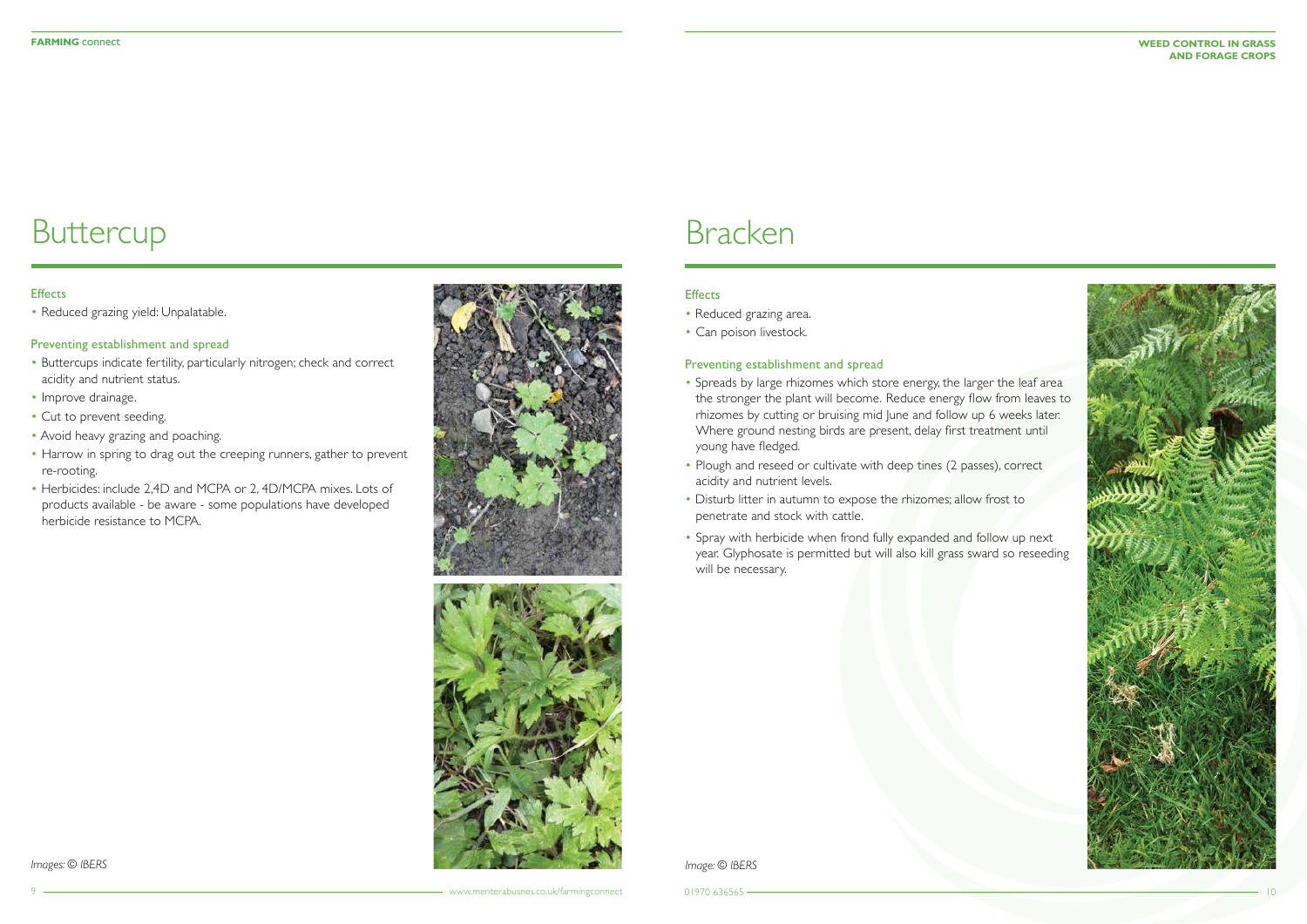# **Nettles**

## **Effects**

• Reduced grazing area and grass yield means that lost production equals 100% of infested patch.

- Mow repeatedly to prevent seeding.
- Dig to remove creeping stems.
- Cultivate.
- Effective herbicides include 2, 4D, 4D chlopyralid, fluroypyr and triclopyr.



## Preventing establishment and spread

Herbicides can be useful as a "quick fix" and help reduce weed populations long term when integrated with cultural control and improved husbandry.

Always take advice from a suitably qualified person and follow the product label. Approvals are changing all the time, for example, MCPA/MCPA mixtures can no longer be applied with a knapsack sprayer. Remember all herbicides are toxic - it just depends on the dose.

## Key pointers

- Treat at right crop and weed growth stage;
- optimal size for each weed; too big/small effectiveness will be reduced.
- Active growth will improve control;
- good growing weather; avoid drought/frosts; rain and diseased plants
- Use correct water volume to ensure spray to weed contact.
- Keep chemicals away from water courses.
- Apply correct dose rate;
- too much will increase risk to environment
- too little and effectiveness will be reduced
- Follow advised grazing and/or cutting interval, allowing enough time for product to work and to ensure dying plant does not harm livestock.
- Use a clover safe chemical where maintaining clover levels is important and a chemical approved for new leys when establishing grass.

# Success with herbicides

In roots and forage brassicas high weed populations compete with the crop for water and nutrients. Weeds can also harbour insect pests and carry disease such as club root. In conventional systems it is common to control weeds in the previous crop, or apply a pre-emergence herbicide after drilling. Crops established by spraying off grassland with a broad-spectrum herbicide and direct drilling into the desiccated sward usually have fewer weeds.

Good husbandry and cultural control will minimise build-up of weed seed in the soil and transfer of the seed to new areas. This is particularly important in organic systems.

# Weeds of forage crops



*Images courtesy of HGCA/BASF Encyclopaedia of arable weeds*



*Image: © IBERS*